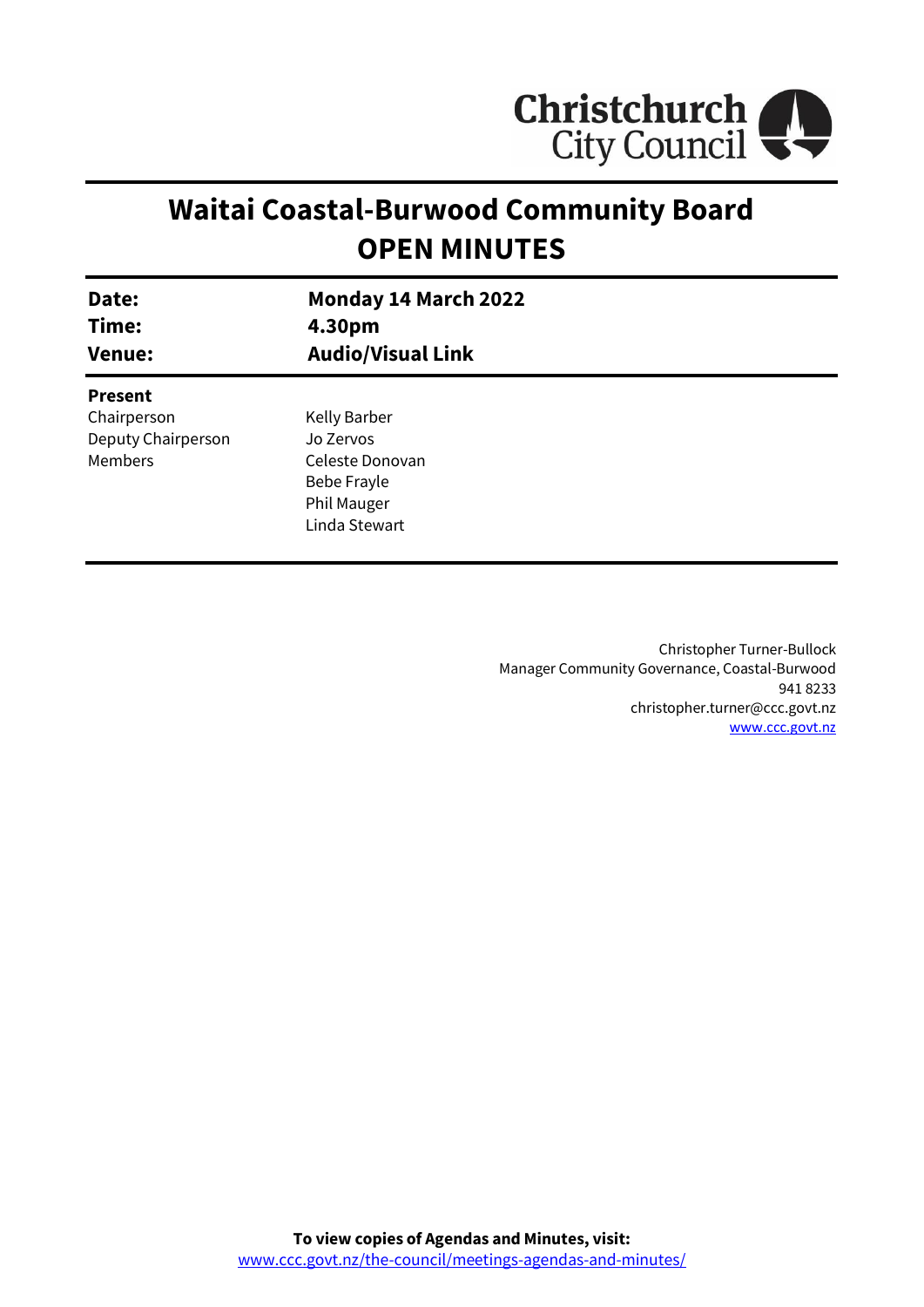#### **Waitai Coastal-Burwood Community Board 14 March 2022**



#### **Post Meeting Note:**

It is noted that this meeting was held via audio/visual link on the Zoom platform due to the country being under COVID-19 Protection Framework (the Traffic Alert System Red) on the date the meeting was scheduled. These minutes provide a written summary of the meeting proceedings.

#### **Karakia Tīmatanga**: Led by Kelly Barber.

The agenda was dealt with in the following order.

# **1. Apologies Ngā Whakapāha**

#### **Part C**

The Chair called for apologies and there were no apologies.

## **2. Declarations of Interest Ngā Whakapuaki Aronga**

#### **Part B**

The Chair asked members if they wished to declare an interest in any item on the Agenda. There were no declarations of interest recorded.

# **3. Confirmation of Previous Minutes Te Whakaāe o te hui o mua**

#### **Part C**

The Chair asked members to confirm the previous minutes were a true and accurate account of the meeting. No issues or questions were raised. The Chair moved the officer recommendation, which was seconded by Phil Mauger. Following invitation from the Chair, there was no debate on the item and the motion was put to the vote and carried unanimously.

#### **Community Board Resolved CBCB/2022/00006**

That the minutes of the Waitai Coastal-Burwood Community Board meeting held on Monday, 14 February 2022 be confirmed.

Kelly Barber/Phil Mauger **Carried**

# **4. Public Forum Te Huinga Whānui**

#### **Part B**

#### **4.1 La Vida Youth Trust**

Jeremiah Nicholls on behalf of La Vida Youth Trust provided the Board with an introduction to La Vida Youth Trust and their proposed work in the Coastal-Burwood area.

Kelly Barber asked how the Trust was funded and what motivates them. Jeremiah answered that the Trust receives community grants from the Rata Foundation and the Council. Jeremiah also stated that the Trust believe in the potential of young people and providing good role models.

After questions from members, the Chairperson thanked Jeremiah Nicholls for his update.

#### **Attachments**

A La Vida Youth Trust - Who We Are **[⇨](../../../RedirectToInvalidFileName.aspx?FileName=CBCB_20220314_MAT_7683.PDF#PAGE=3)**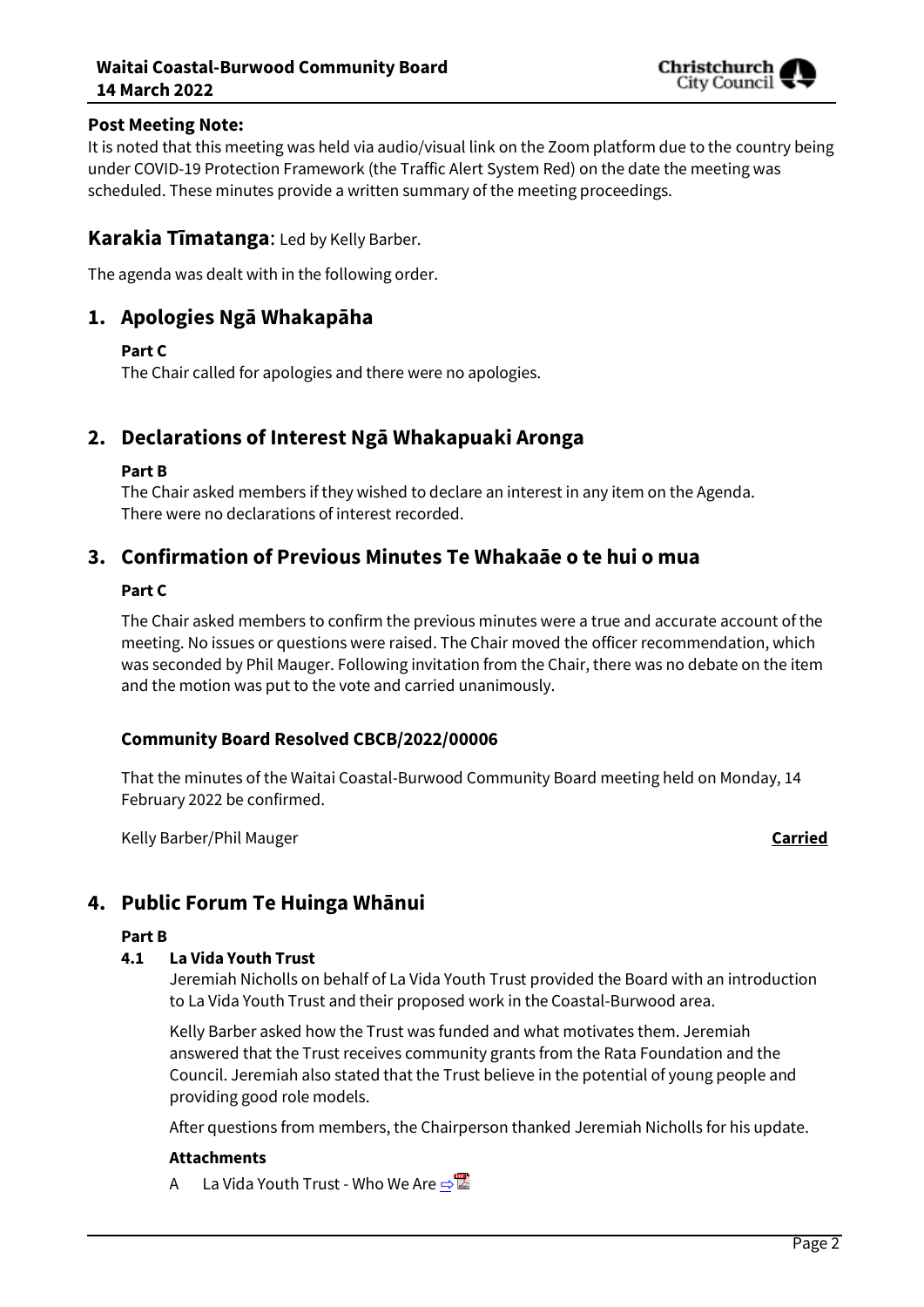#### **4.2 All Saints Building Project Update**

Carolyn Robertson and Daniel McMullan on behalf of All Saints Anglican Church provided the Board with an update on their building project informing the Board that the building is planned to have free wifi, a community hangout, a dance studio, a kids space, a meeting room, a recording studio, a youth room and an outdoor nature play area. Carolyn Robertson informed the Board that they are currently in the resource consent process with a projected completed date of mid to late 2023.

Members of the Board indicated that there was a need for a facility like this in the Burwood ward and that it would be well received and used by the community.

The Chairperson thanked Carolyn Robertson and Daniel McMillan for their update.

#### **Attachments**

A All Saints Building Project - Presentation **[⇨](../../../RedirectToInvalidFileName.aspx?FileName=CBCB_20220314_MAT_7683.PDF#PAGE=8)</u>** 

# **5. Deputations by Appointment Ngā Huinga Whakaritenga**

#### **Part B**

There were no deputations by appointment.

# **6. Presentation of Petitions Ngā Pākikitanga**

#### **Part B**

There was no presentation of petitions.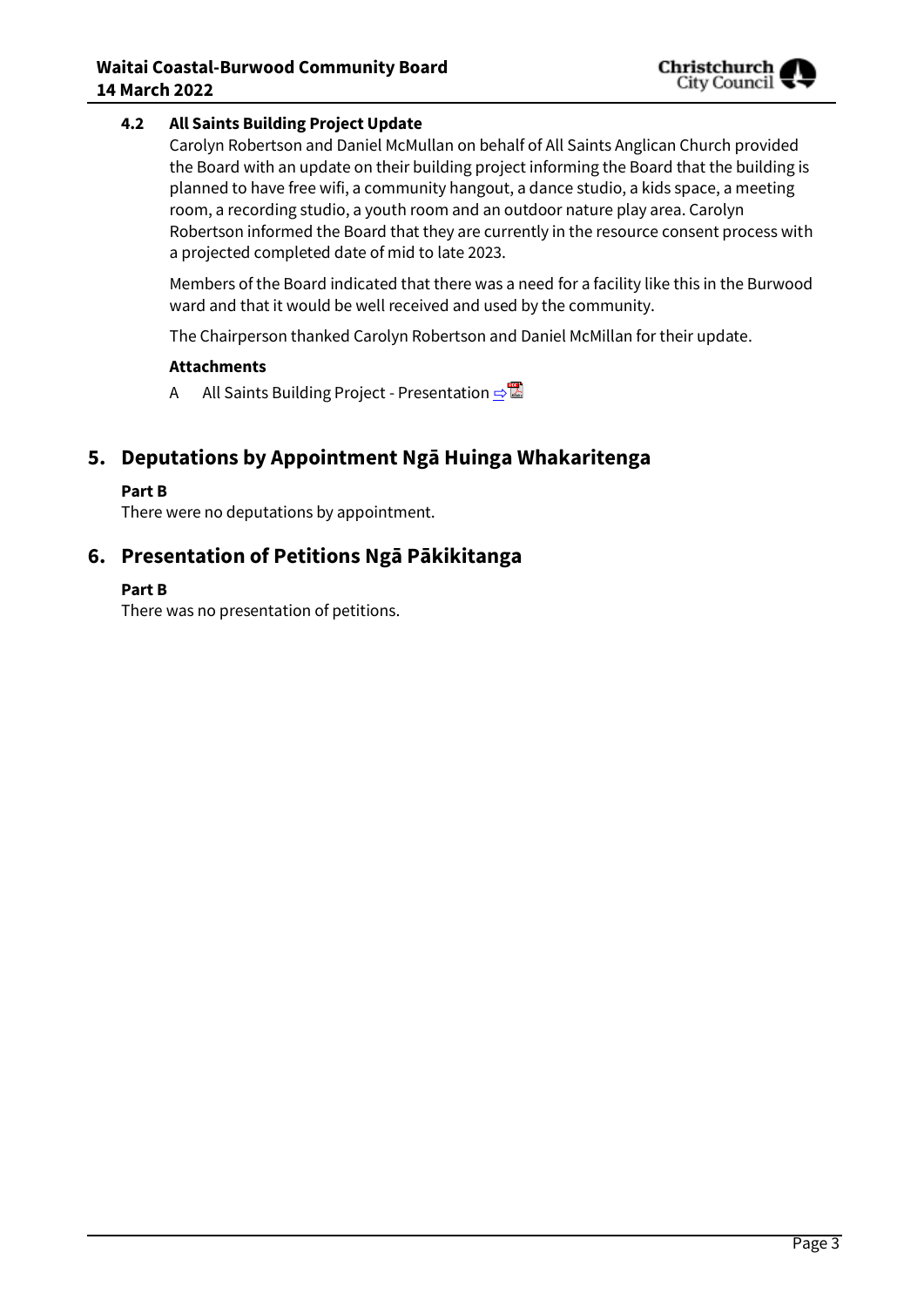

# **7. Correspondence**

Council Officer in attendance took the report as read.

The Chair called for questions. There we no questions.

The Chair decided that the Board would vote on the two resolutions separately.

The Chair called for a mover to resolution one. Linda Stewart moved the officer recommendation, which was seconded by Kelly Barber. Following invitation from the Chair, there was no debate on the item. The motion was put to the vote and carried unanimously.

### **Community Board Resolved CBCB/2022/00007 Original Officer Recommendation accepted without change**

#### **Part B**

That the Waitai Coastal-Burwood Community Board:

 $1.$ Receive the correspondence from the Burwood East Residents' Association in relation to safe pedestrian access on the New Brighton Road stop bank and refer to staff for investigation and response back to the Community Board by way of Memorandum.

Linda Stewart/Kelly Barber **Carried**

The Chair called for a mover to resolution two. Celeste Donovan moved the officer recommendation, which was seconded by Jo Zervos. Following invitation from the Chair, there was no debate on the item. The motion was put to the vote and carried unanimously.

# Community Board Resolved CBCB/2022/00008 Original Officer Recommendation accepted without change

That the Waitai Coastal-Burwood Community Board:

2. Receive the correspondence from Andrew Weastall on behalf of the Pukeko Centre and consider supporting the proposal to grant the Pukeko Centre \$200,000 per annum for the next two financial years by way of a Board Submission to the Draft Annual Plan.

Celeste Donovan/Jo Zervos **Carried**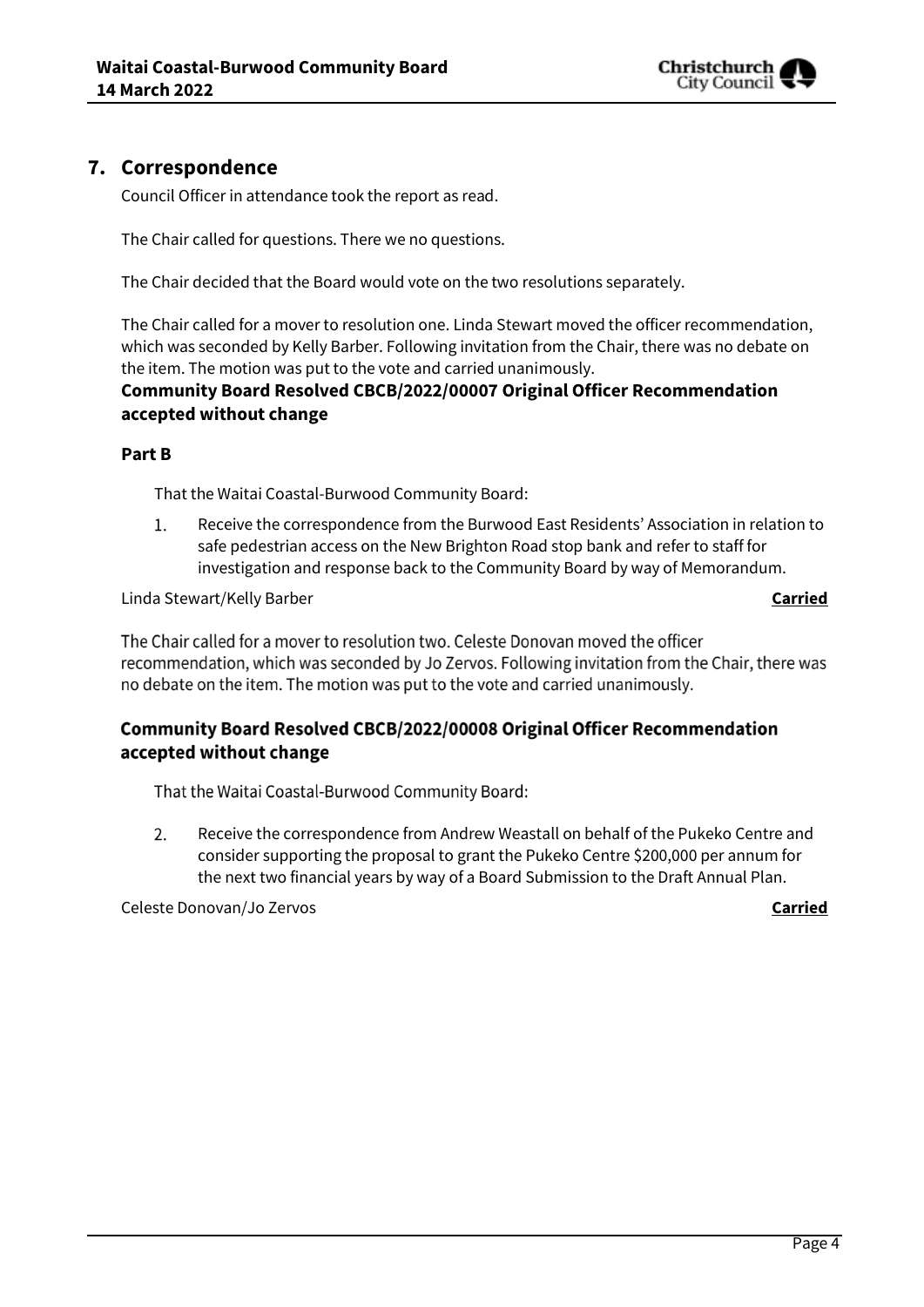

# **8. Dedication of Road Reserve as Legal Road - Cameo Grove and Burwood Road**

Council Officers in attendance took the report as read.

The Chair called for questions.

Linda Stewart expressed that there are mixed feelings in the community with Cameo Grove being opened. It is alleged that it has caused speeding at both ends of the road.

Phil Mauger indicated that the opening of the Mairehau/Prestons Road signalised intersection needed to happen as soon as possible. Council Officers indicated that it is the developers responsibility and we are waiting on them to commence work.

The Chair called for a mover and seconder. Phil Mauger moved the officer recommendation, which was seconded by Kelly Barber. Following invitation from the Board, there was no debate on the item. The motion was put to the vote and carried unanimously.

# **Community Board Decided CBCB/2022/00009 Original Staff Recommendation accepted without change**

#### **Part A**

That the Waitai Coastal-Burwood Community Board recommends to the Council that it:

1. Resolves to dedicate the Local Purpose (Road) Reserve more particularly described as Lot 42 DP 431366 and Lot 1 DP 420075 as road, pursuant to Section 111 of the Reserves Act 1977

Phil Mauger/Kelly Barber **Carried**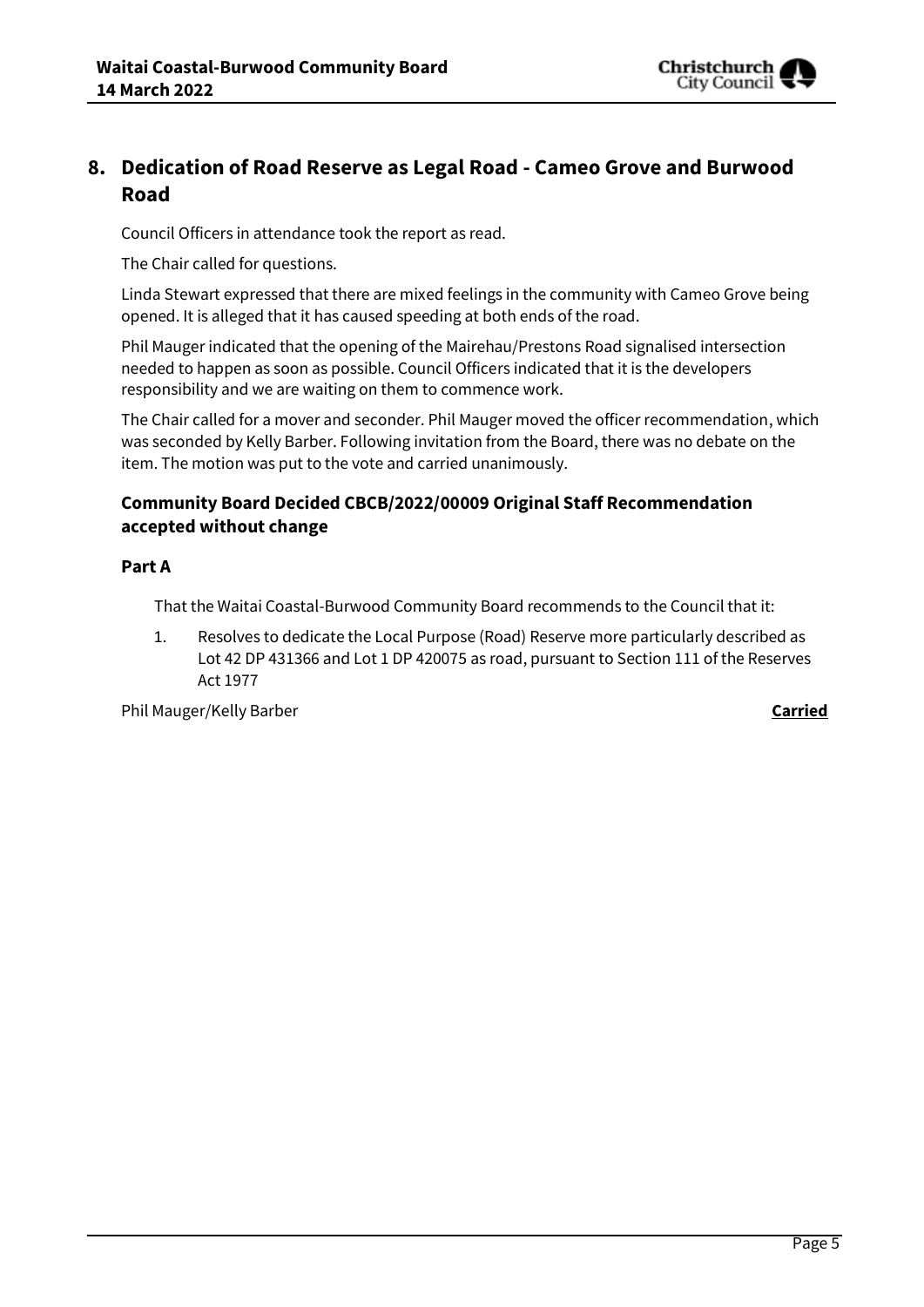

# **9. Slow Speed Neighbourhoods Avondale**

Council Officers in attendance took the report as read.

The Chair called for questions.

Bebe Frayle noted that there was overwhelming support for traffic calming measures from the consultation feedback and would this be an option for this project.

Council Officers indicated that traffic calming measures come with a cost which is outside the scope of the project. With monitoring, it was noted that operating speeds are low in the area due to the area being mainly residential and supported by the residential red zone in the area. The current environment of the area leans towards 40 kilometres per hour. Once approved and implemented, the area will be monitored for compliance. If speeding continues, council officers could look at adding traffic calming measures in the area.

Bebe Frayle suggested low cost initiatives for traffic calming measures like the ones used on Ferry Road which would be ideal for the area.

Linda Stewart asked if council officers had an indication of the speeds on Briarmont and Wararatah Streets. Council officers informed those present that the assessment indicated that people were generally travelling at speeds under 40 kilometres per hour.

Linda Stewart asked what the cost of the project are for Avondale. Council officers indicated the costs were approximately \$18,000 to install the gateway signs and that tube counts will be put in place for monitoring.

Phil Mauger indicated that he was pleased this report has finally come to the Board.

Jo Zervos asked if enforcement would be put in place. Council officers indicated that without speed limits set, it is harder to achieve enforcement. Christchurch City Council will notify the police of the new speed limits if approved but cannot control police resources for enforcement.

The Chair called for a mover and seconder. Linda Stewart moved the officer recommendation, which was seconded by Phil Mauger. Following invitation from the Chair, there was no debate on the item. The motion was put to the vote and carried unanimously.

#### **Community Board Decided CBCB/2022/00010 Original Officer Recommendation accepted without change**

#### **Part A**

That the Waitai Coastal-Burwood Community Board recommends to the Council that it:

- 1. Approves, pursuant to Part 4 Clause 27 of the Christchurch City Council Traffic and Parking Bylaw 2017 and Land Transport Rule: Setting of Speed Limits 2017, that the speed limits on the following roads be revoked and set generally as identified in Attachment A to the staff report and listed below in clauses 1a-1nn (including resultant changes made to the Christchurch City Council Register of Speed Limits and associated Speed Limit Maps).
	- a. Revoke the existing permanent speed limit of 50 kilometres per hour on Baladin Street (entire length).
	- b. Approve that the permanent speed limit on Baladin Street (entire length) be set at 40 kilometres per hour.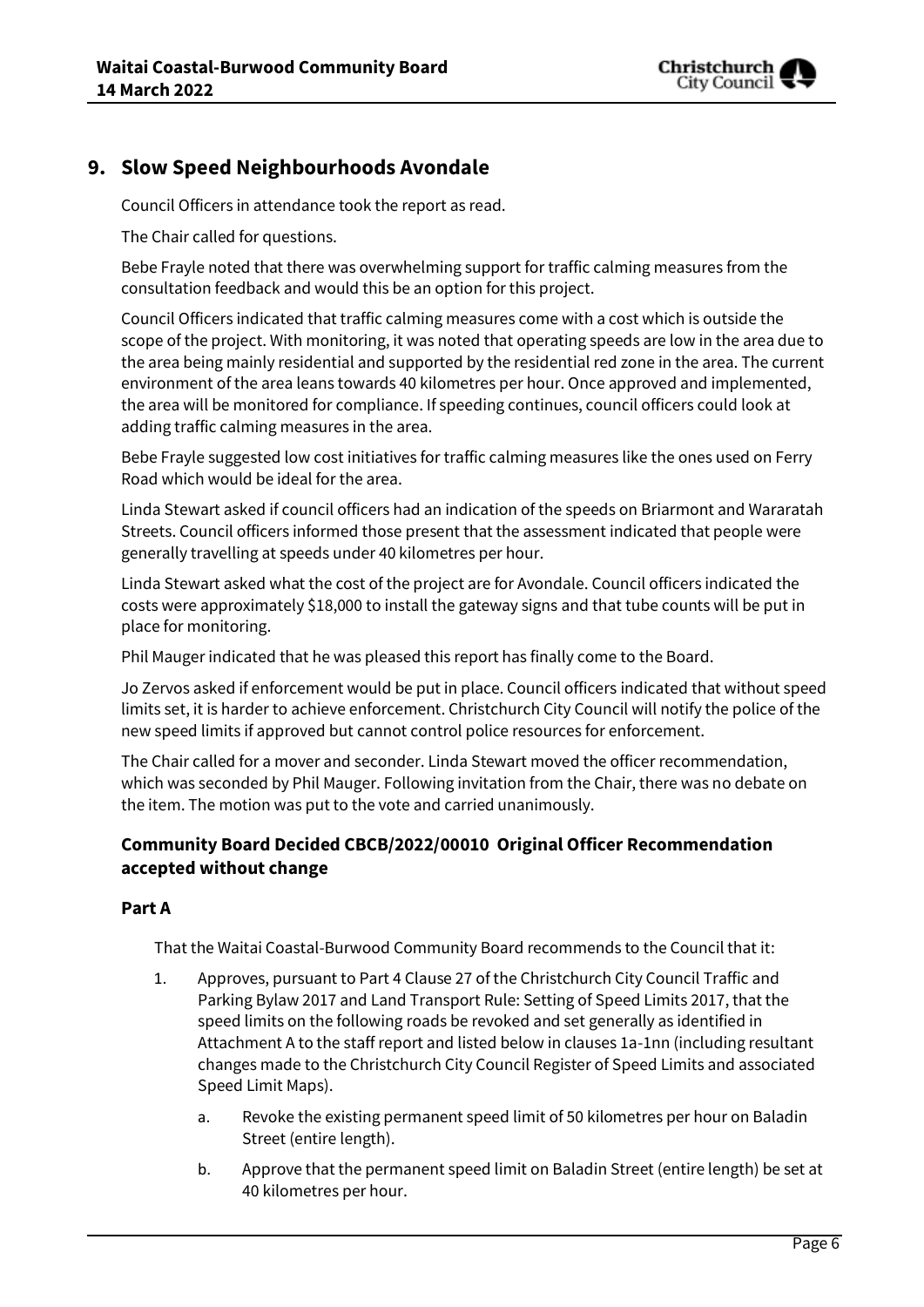c. Revoke the existing permanent speed limit of 50 kilometres per hour on Belmont Street (entire length). d. Approve that the permanent speed limit on Belmont Street (entire length) be set at 40 kilometres per hour. e. Revoke the existing permanent speed limit of 50 kilometres per hour on Besant Place (entire length). f. Approve that the permanent speed limit on Besant Place (entire length) be set at 40 kilometres per hour. g. Revoke the existing permanent speed limit of 50 kilometres per hour on Binstead Place (entire length). h. Approve that the permanent speed limit on Binstead Place (entire length) be set at 40 kilometres per hour. i. Revoke the existing permanent speed limit of 50 kilometres per hour on Briarmont Street (entire length). j. Approve that the permanent speed limit on Briarmont Street (entire length) be set at 40 kilometres per hour. k. Revoke the existing permanent speed limit of 50 kilometres per hour on Chardale Street (entire length). l. Approve that the permanent speed limit on Chardale Street (entire length) be set at 40 kilometres per hour. m. Revoke the existing permanent speed limit of 50 kilometres per hour on Colac Street (entire length). n. Approve that the permanent speed limit on Colac Street (entire length) be set at 40 kilometres per hour. o. Revoke the existing permanent speed limit of 50 kilometres per hour on Cowes Street (entire length). p. Approve that the permanent speed limit on Cowes Street (entire length) be set at 40 kilometres per hour. q. Revoke the existing permanent speed limit of 50 kilometres per hour on Cowper Place (entire length). r. Approve that the permanent speed limit on Cowper Place (entire length) be set at 40 kilometres per hour. s. Revoke the existing permanent speed limit of 50 kilometres per hour on De Courcy Place (entire length). t. Approve that the permanent speed limit on De Courcy Place (entire length) be set at 40 kilometres per hour. u. Revoke the existing permanent speed limit of 50 kilometres per hour on Doyle Place (entire length). v. Approve that the permanent speed limit on Doyle Place (entire length) be set at 40 kilometres per hour. w. Revoke the existing permanent speed limit of 50 kilometres per hour on Eglinton Street (entire length).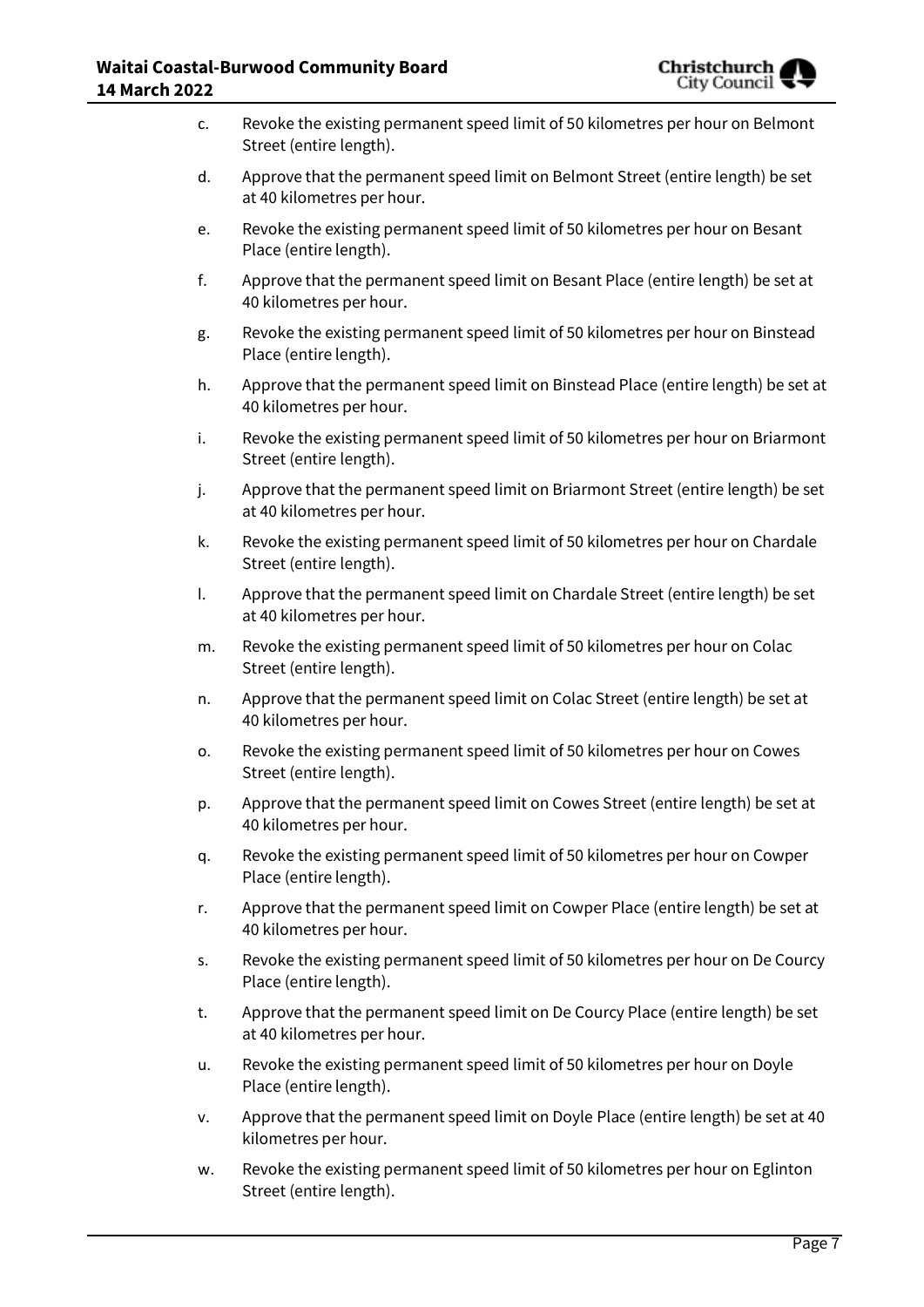

| х.  | Approve that the permanent speed limit on Eglinton Street (entire length) be set<br>at 40 kilometres per hour.                                                                                                                       |
|-----|--------------------------------------------------------------------------------------------------------------------------------------------------------------------------------------------------------------------------------------|
| у.  | Revoke the existing permanent speed limit of 50 kilometres per hour on<br>Glenrowan Avenue (entire length).                                                                                                                          |
| z.  | Approve that the permanent speed limit on Glenrowan Avenue (entire length) be<br>set at 40 kilometres per hour.                                                                                                                      |
| aa. | Revoke the existing permanent speed limit of 50 kilometres per hour on<br>Hulverstone Drive commencing at its intersection with Chardale Street and<br>extending in an easterly direction to its intersection with Briarmont Street. |
| bb. | Approve that the permanent speed limit on Hulverstone commencing at its<br>intersection with Chardale Street and extending in an easterly direction to its<br>intersection with Briarmont Street.be set at 40 kilometres per hour.   |
| CC. | Revoke the existing permanent speed limit of 50 kilometres per hour on Mervyn<br>Drive commencing at its intersection with Avondale Road and extending in an<br>easterly direction, to its intersection with Baladin Street.         |
| dd. | Approve that the permanent speed limit on Mervyn Drive commencing at its<br>intersection with Avondale Road and extending in an easterly direction, to its<br>intersection with Baladin Street be set at 40 kilometres per hour.     |
| ee. | Revoke the existing permanent speed limit of 50 kilometres per hour on Niven<br>Street (entire length).                                                                                                                              |
| ff. | Approve that the permanent speed limit on Niven Street (entire length) be set at<br>40 kilometres per hour.                                                                                                                          |
| gg. | Revoke the existing permanent speed limit of 50 kilometres per hour on Orrick<br>Crescent (entire length).                                                                                                                           |
| hh. | Approve that the permanent speed limit on Orrick Crescent (entire length) be set<br>at 40 kilometres per hour.                                                                                                                       |
| ii. | Revoke the existing permanent speed limit of 50 kilometres per hour on Thorness<br>Street (entire length).                                                                                                                           |
| jj. | Approve that the permanent speed limit on Thorness Street (entire length) be set<br>at 40 kilometres per hour.                                                                                                                       |
| kk. | Revoke the existing permanent speed limit of 50 kilometres per hour on Waratah<br>Street (entire length).                                                                                                                            |
| ΙΙ. | Approve that the permanent speed limit on Waratah Street (entire length) be set<br>at 40 kilometres per hour.                                                                                                                        |
|     | mm. Revoke the existing permanent speed limit of 50 kilometres per hour on Woolley<br>Street (entire length).                                                                                                                        |
| nn. | Approve that the permanent speed limit on Woolley Street (entire length) be set at<br>40 kilometres per hour.                                                                                                                        |
|     | Approve that these resolutions take effect when the signage that evidence the<br>restrictions described in the staff report are in place (or removed in the case of                                                                  |
|     |                                                                                                                                                                                                                                      |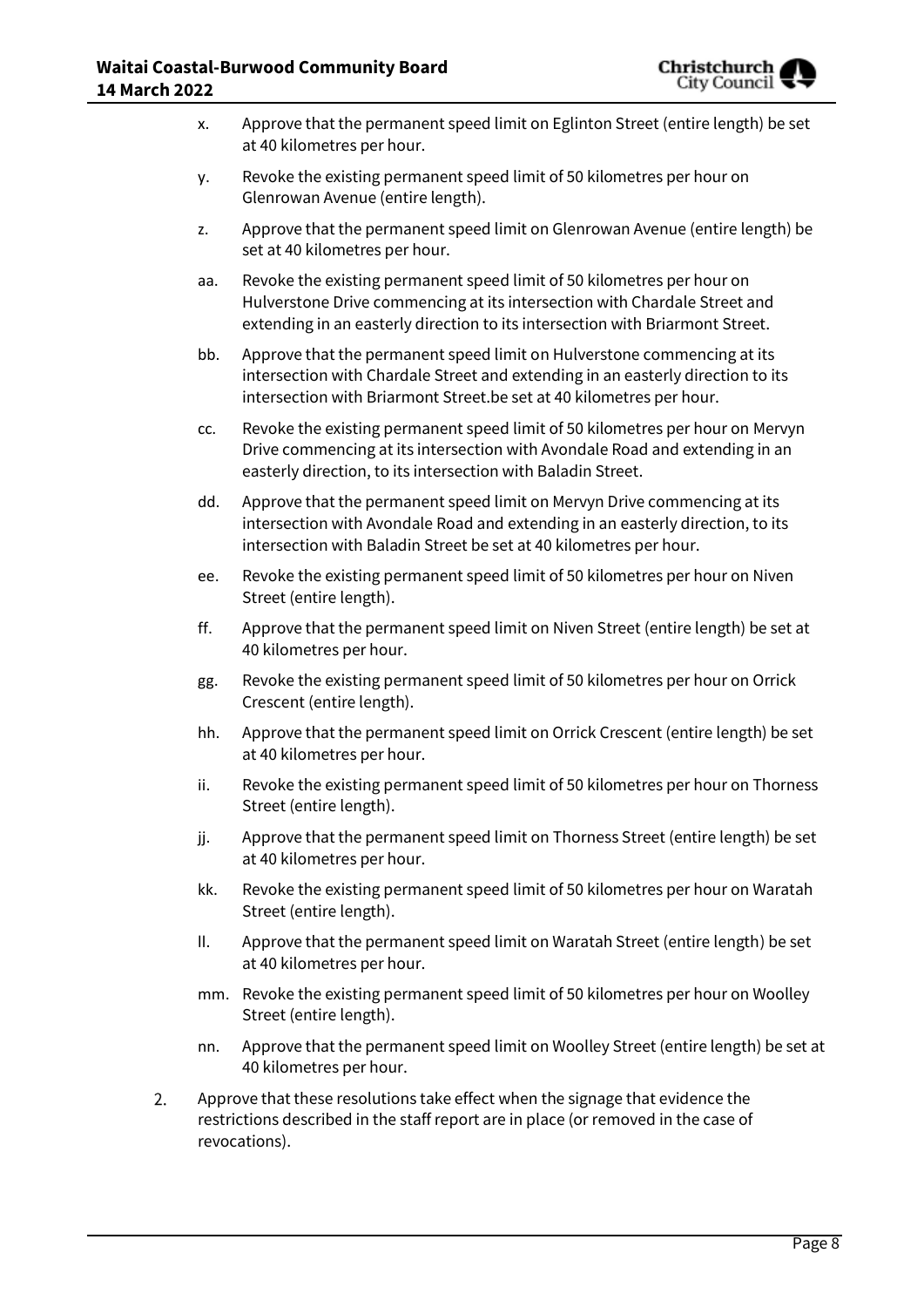

Authorise staff to make any typographical changes or to correct minor errors or 3. omissions in the above descriptions of the roads to which the speed limits apply (being changes that do not affect the materiality of the resolutions).

Linda Stewart/Phil Mauger **Carried**

# **10. Burwood Road Proposed No Stopping Restrictions**

Council Officers in attendance took the report as read but indicated the purpose of the report was to address minimum sight line requirements as per the Council guidelines and to address concerns raised by the local school.

The Chair called for questions.

Linda Stewart asked for clarification on how many parking spaces are proposed to be removed. The council officer indicated that a total of 5 parking spaces are proposed to be removed, three on the west side and two on the east side.

Kelly Barber asked if there had been any reported accidents in the area. Council officer indicated that no accidents had been reported in the last five years however the feeling of being rushed to manoeuvre out of the intersection is a concern and removing parking spaces would clear sight lines making it safer to exit.

Phil Mauger indicated that the loss of five parking spaces was overkill and he believes the removal of one parking space on each side of the road would be sufficient. The council officer indicated that the removal of one parking space on each side of the road did not meet the Councils guidelines.

Jo Zervos asked what the residents thought of the proposal. The council officer indicated that he had received some feedback from local residents. There was general support for the proposal and one who had concerns. With re-evaluating the sightlines based on 40 kilometres per hour, one parking space was retained from the original proposal. When council officers informed the resident of this, no additional feedback was received.

There being no further questions, the Chair called for a mover and seconder. Linda Stewart moved the officer recommendation, which was seconded by Bebe Frayle.

Following invitation from the Chair, members debated the motion.

Bebe Frayle thanked staff for their work on the issue and indicated that safety around schools should be taken seriously. As the local school raised the concerns, the Board should support the officer recommendation to support the school and the safety of the children.

Kelly Barber indicated that he was not in support of the officer recommendation and that a trial should be undertaken with the loss of one parking space on each side of the road.

There being no other debate, the motion was put to the vote and carried.

#### **Community Board Resolved CBCB/2022/00011**

#### **Part C**

That the Waitai Coastal-Burwood Community Board:

1. Approves, pursuant to Clause 7 of the Christchurch City Council Traffic and Parking Bylaw 2017, that the stopping of vehicles be prohibited at any time on the west side of Burwood Road commencing at a point 221 metres south from its intersection with Newhaven Street and extending in a southerly direction for a distance of 18 metres.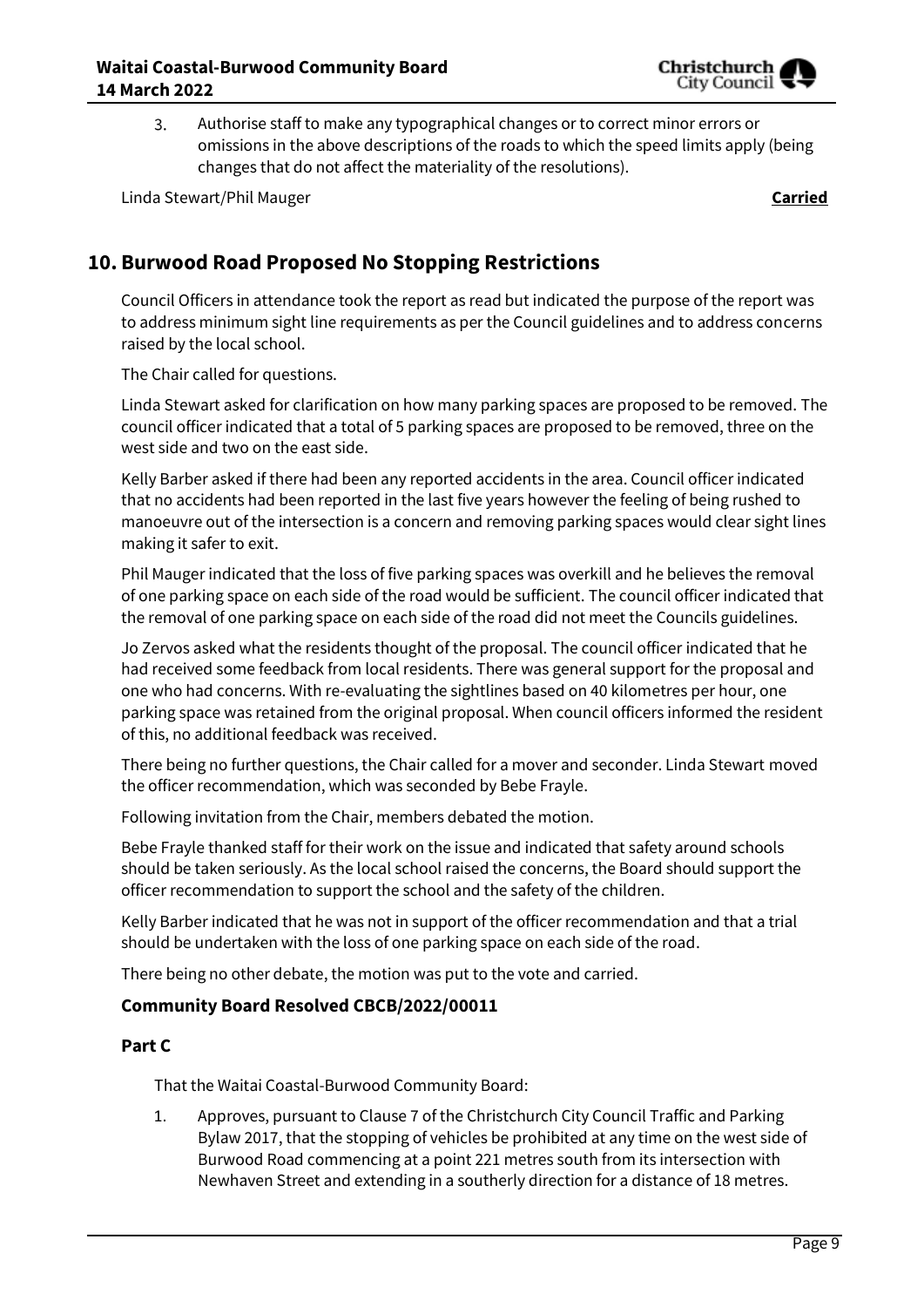

- 2. Approves, pursuant to Clause 7 of the Christchurch City Council Traffic and Parking Bylaw 2017, that the stopping of vehicles be prohibited at any time on the east side of Burwood Road commencing at its intersection with Clarevale Street and extending in a northerly direction for a distance of 30 metres.
- 3. Revokes any previous resolutions pertaining to traffic controls made pursuant to any bylaw to the extent that they are in conflict with the traffic controls described in resolutions 1 and 2 above.
- 4. Approves that these resolutions take effect when there is evidence that the road marking restrictions described in the staff report are in place (or removed in the case of revocations).

Linda Stewart/Bebe Frayle **Carried**

Kelly Barber and Phil Mauger requested that their vote against the resolutions be recorded.

# **11. Waitai Coastal-Burwood Community Board - Meeting Schedule 2022**

The Council Officer in attendance took the report as read.

The Chair called for questions. There were no questions.

Kelly Barber moved a motion that the current meeting schedule be retained. This motion was seconded by Phil Mauger.

The Chair called for debate.

Celeste Donovan expressed that a change in time would make the meetings more accessible for the community and it would show the community that the Board could innovate. Celeste Donovan indicated that she was in favour of the Officer recommendation.

Bebe Frayle indicted that she supported Celeste Donovan's statement. Bebe Frayle also indicated that before she was elected, she found that she had to take time off work to attend Community Board meetings and that she felt it was worthwhile to inconvenience the Board and staff to amend the meeting time to start at 5pm.

Phil Mauger indicated that staff have a life and if the Board were to move the time of the meetings to start at 5pm, it would shorten the meeting as all business would have to be dealt with by 6.30pm.

Jo Zervos stated that she saw both sides of the argument as starting the meeting at 4.30pm is good for staff and it allows time for her to attend other meetings on Monday evenings.

Linda Stewart stated that she saw everyone's point of view and would like to see more people participate in Board meetings. Linda also indicated that she would be happy to trial the officer recommendation for two meetings.

Kelly Barber indicated that he was happy with the status quo, that live streaming had opened access to the meeting, and online views had been good. Kelly also indicated that the start time of the Board meeting had been the same time for the last 5 years.

The Council Officer in attendance advised that due to employment contracts, staff had to finish work at 7pm so Board meetings ideally should not go beyond this time. The Council Officer also advised that as staff we are here to support the Board and if the Community would like to attend the meeting at a later time, we could adapt to suit their requirements.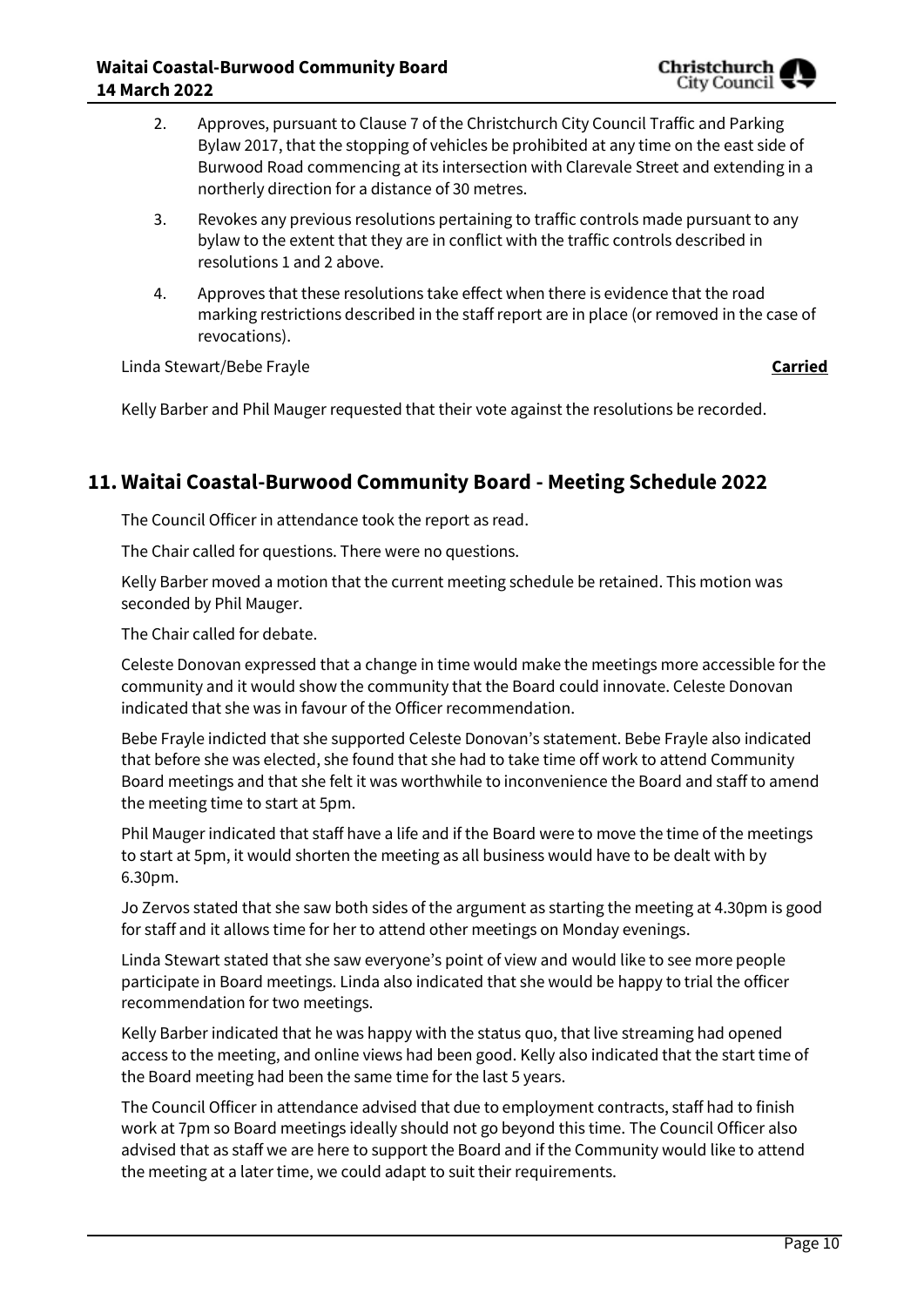There being no other debate, the motion was put to the vote and lost.

Bebe Frayle indicated that she would move the officer recommendation, which Celeste Donovan indicated she would second.

Linda Stewart moved an amendment that the Waitai Coastal-Burwood Community Board trials the officer recommendation for a period of three months (April to June) and to consider the remaining three months meeting schedule in June 2022. This motion was seconded by Jo Zervos.

The Chair called for debate.

Celeste Donovan indicated that she understood the rational to Linda Stewart's amendment but has a preference for the officer recommendation.

Bebe Frayle indicated that she was happy to include an additional resolution to the moved officer recommendation stating that the Board will review the meeting schedule in three months' time by way of formal report.

Linda Stewart indicated that if Bebe Frayle would include an additional resolution, she was happy to withdraw her amendment.

Bebe Frayle agreed to add an amendment to the officer recommendation and Linda Stewart withdrew her amendment.

The Chair called for debate on the amended officer recommendation. There was no debate.

The Chair put the amended officer recommendation motion to the vote, which carried.

#### **Officer Recommendations Ngā Tūtohu**

That the Waitai Coastal-Burwood Community Board:

- Date **Date** Time Location Monday 11 April 2022 | 5pm | Board Room, corner Union and Beresford Streets, New Brighton Monday 16 May 2022 **5pm** Board Room, corner Union and Beresford Streets, New Brighton Monday 13 June 2022 | 5pm Board Room, corner Union and Beresford Streets, New Brighton Monday 18 July 2022 **5pm** Board Room, corner Union and Beresford Streets, New Brighton Monday 15 August 2022 | 5pm Board Room, corner Union and Beresford Streets, New Brighton Monday 12 September 2022 | 5pm Board Room, corner Union and Beresford Streets, New Brighton
- $1.$ Amend the schedule of Ordinary Meetings in 2022 to the following:

2. Note the holding of Board briefings will take place prior to formal Board meetings and on the following dates:

| Date                 | Time | Location                                                        |
|----------------------|------|-----------------------------------------------------------------|
| Monday 28 March 2022 | 3pm  | Board Room, corner Union and Beresford Streets,<br>New Brighton |
| Monday 2 May 2022    | 3pm  | Board Room, corner Union and Beresford Streets,<br>New Brighton |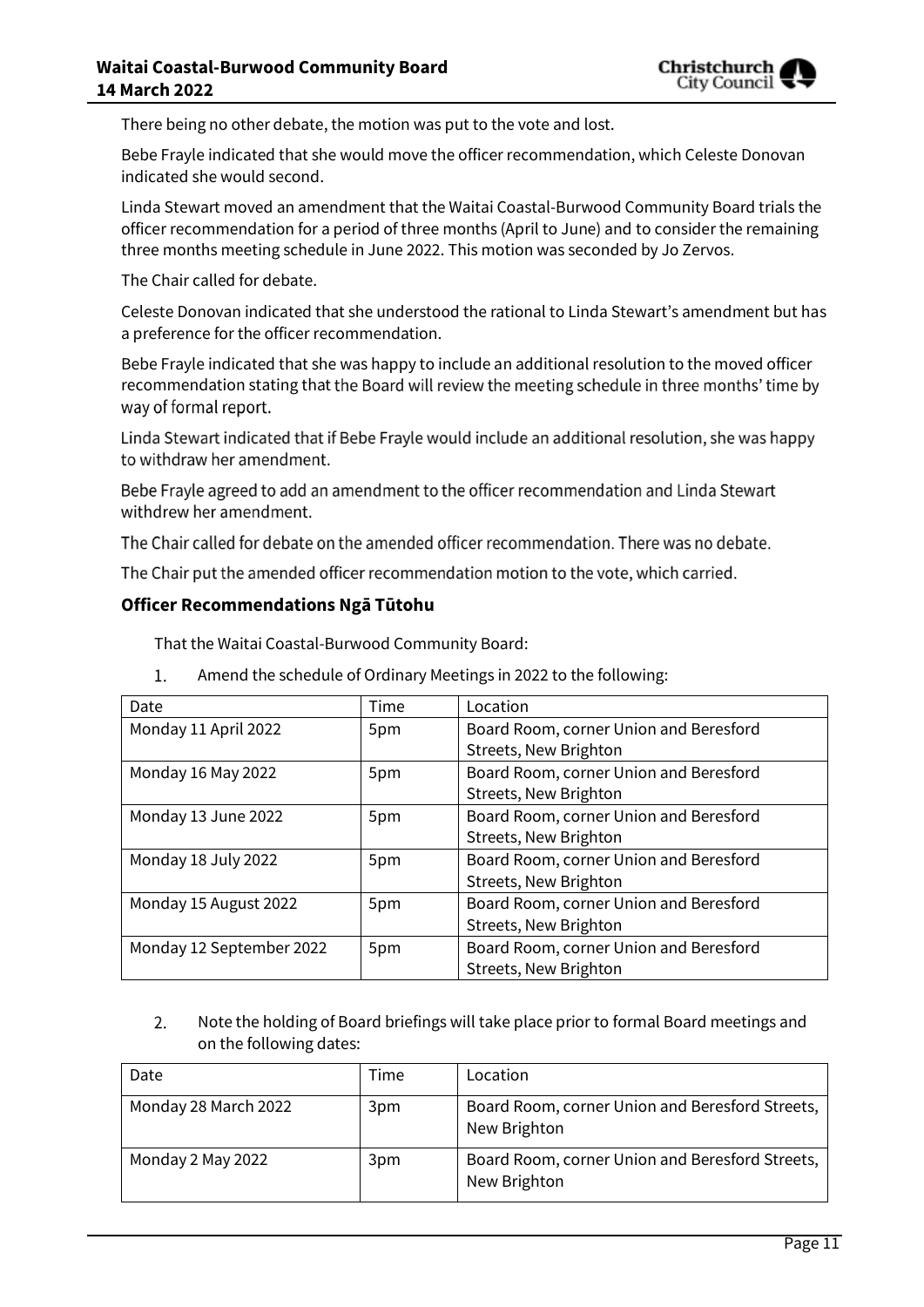## **Waitai Coastal-Burwood Community Board 14 March 2022**

| Monday 30 May 2022    | 3pm | Board Room, corner Union and Beresford Streets,<br>New Brighton |
|-----------------------|-----|-----------------------------------------------------------------|
| Monday 4 July 2022    | 3pm | Board Room, corner Union and Beresford Streets,<br>New Brighton |
| Monday 1 August 2022  | 3pm | Board Room, corner Union and Beresford Streets,<br>New Brighton |
| Monday 29 August 2022 | 3pm | Board Room, corner Union and Beresford Streets,<br>New Brighton |

#### **Community Board Recommendation**

That the Waitai Coastal-Burwood Community Board retains the current meeting schedule.

Kelly Barber/Phil Mauger **Lost**

#### **Community Board Recommendation**

That the Waitai Coastal-Burwood Community Board trials the officer recommendation for a period of three months (April to June) and to consider the remaining three months meeting schedule in June 2022.

### Linda Stewart/Jo Zervos **Withdrawn Community Board Resolved CBCB/2022/00012**

#### **Part C**

That the Waitai Coastal-Burwood Community Board:

Amend the schedule of Ordinary Meetings in 2022 to the following: 1.

| Date                     | <b>Time</b> | Location                               |
|--------------------------|-------------|----------------------------------------|
| Monday 11 April 2022     | 5pm         | Board Room, corner Union and Beresford |
|                          |             | Streets, New Brighton                  |
| Monday 16 May 2022       | 5pm         | Board Room, corner Union and Beresford |
|                          |             | Streets, New Brighton                  |
| Monday 13 June 2022      | 5pm         | Board Room, corner Union and Beresford |
|                          |             | Streets, New Brighton                  |
| Monday 18 July 2022      | 5pm         | Board Room, corner Union and Beresford |
|                          |             | Streets, New Brighton                  |
| Monday 15 August 2022    | 5pm         | Board Room, corner Union and Beresford |
|                          |             | Streets, New Brighton                  |
| Monday 12 September 2022 | 5pm         | Board Room, corner Union and Beresford |
|                          |             | Streets, New Brighton                  |

- $2.$ That the Board will review the meeting schedule in three months' time by way of formal report.
- $\overline{3}$ . Note the holding of Board briefings will take place prior to formal Board meetings and on the following dates:

Christchurch City Council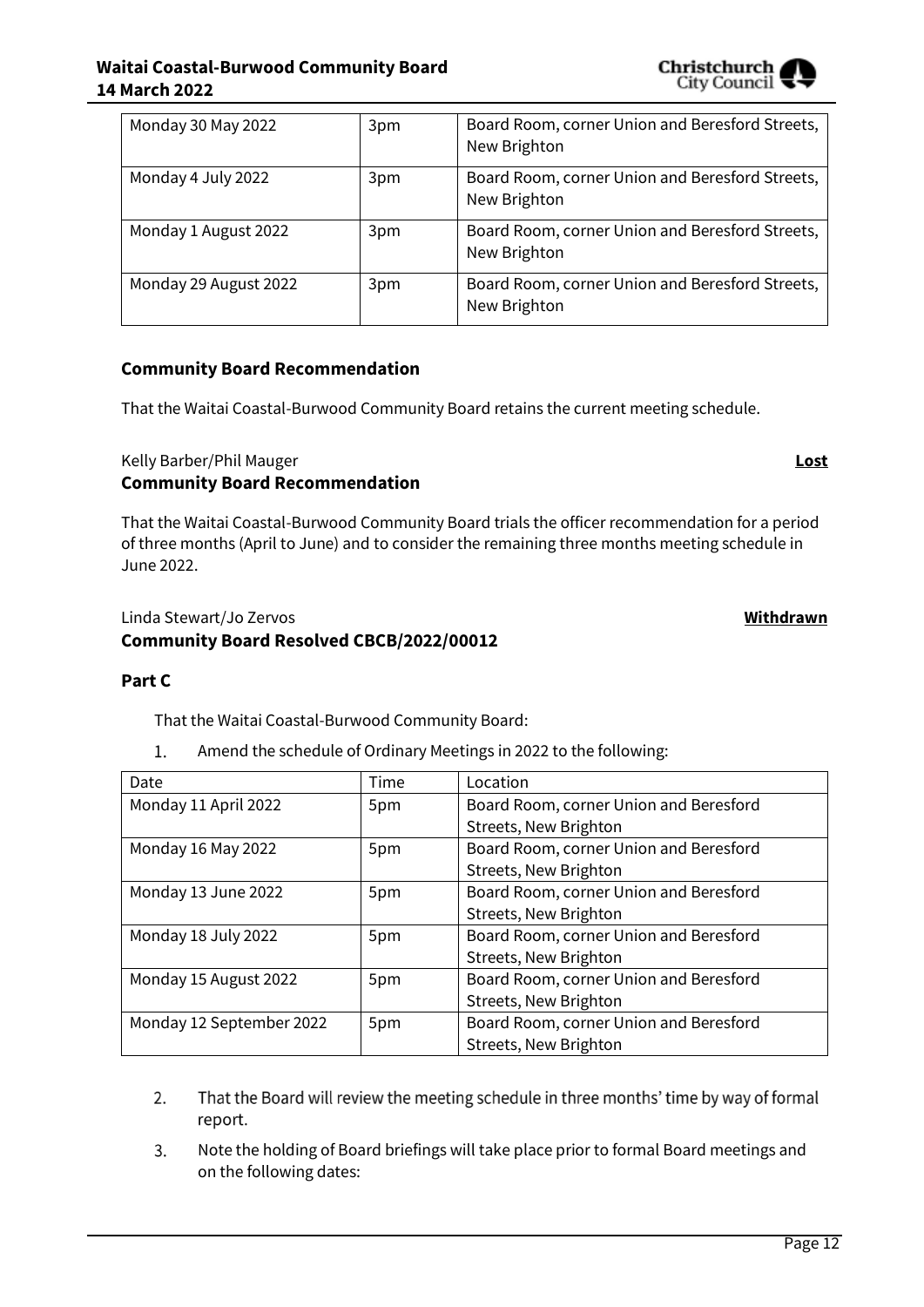#### **Waitai Coastal-Burwood Community Board 14 March 2022**



| Date                  | Time | Location                                                        |
|-----------------------|------|-----------------------------------------------------------------|
| Monday 28 March 2022  | 3pm  | Board Room, corner Union and Beresford Streets,<br>New Brighton |
| Monday 2 May 2022     | 3pm  | Board Room, corner Union and Beresford Streets,<br>New Brighton |
| Monday 30 May 2022    | 3pm  | Board Room, corner Union and Beresford Streets,<br>New Brighton |
| Monday 4 July 2022    | 3pm  | Board Room, corner Union and Beresford Streets,<br>New Brighton |
| Monday 1 August 2022  | 3pm  | Board Room, corner Union and Beresford Streets,<br>New Brighton |
| Monday 29 August 2022 | 3pm  | Board Room, corner Union and Beresford Streets,<br>New Brighton |

Bebe Frayle/Celeste Donovan **Carried**

Kelly Barber and Phil Mauger requested that their vote against the resolutions be recorded.

# **12. Waitai Coastal-Burwood Community Board Area Report - March 2022**

The Council Officer in attendance took the report as read but wanted to take the opportunity to thank the Community Governance Team for their great work in compiling the report.

The Council Officer also indicated that the Brooklands Community Board Plan priority was being led by Emily Toase, Community Development Advisor, and was pleased to see the progress being made in the Brooklands Community.

The Council Officer also indicated that the Community Board Plan Monitoring Report was attached to the agenda report.

The Chair asked for questions on this item.

Bebe Frayle wanted to take the opportunity to thank Emily and the team for their work in the Brooklands area and noted that it is great that this connection is happening.

There were no other questions.

The Chair called for a mover and seconder. Linda Stewart moved the officer recommendation, which was seconded by Kelly Barber. Following invitation from the Chair, there was no debate on the item. The motion was put to the vote and carried unanimously.

#### **Community Board Resolved CBCB/2022/00013 Original Officer Recommendation accepted without change**

**Part B**